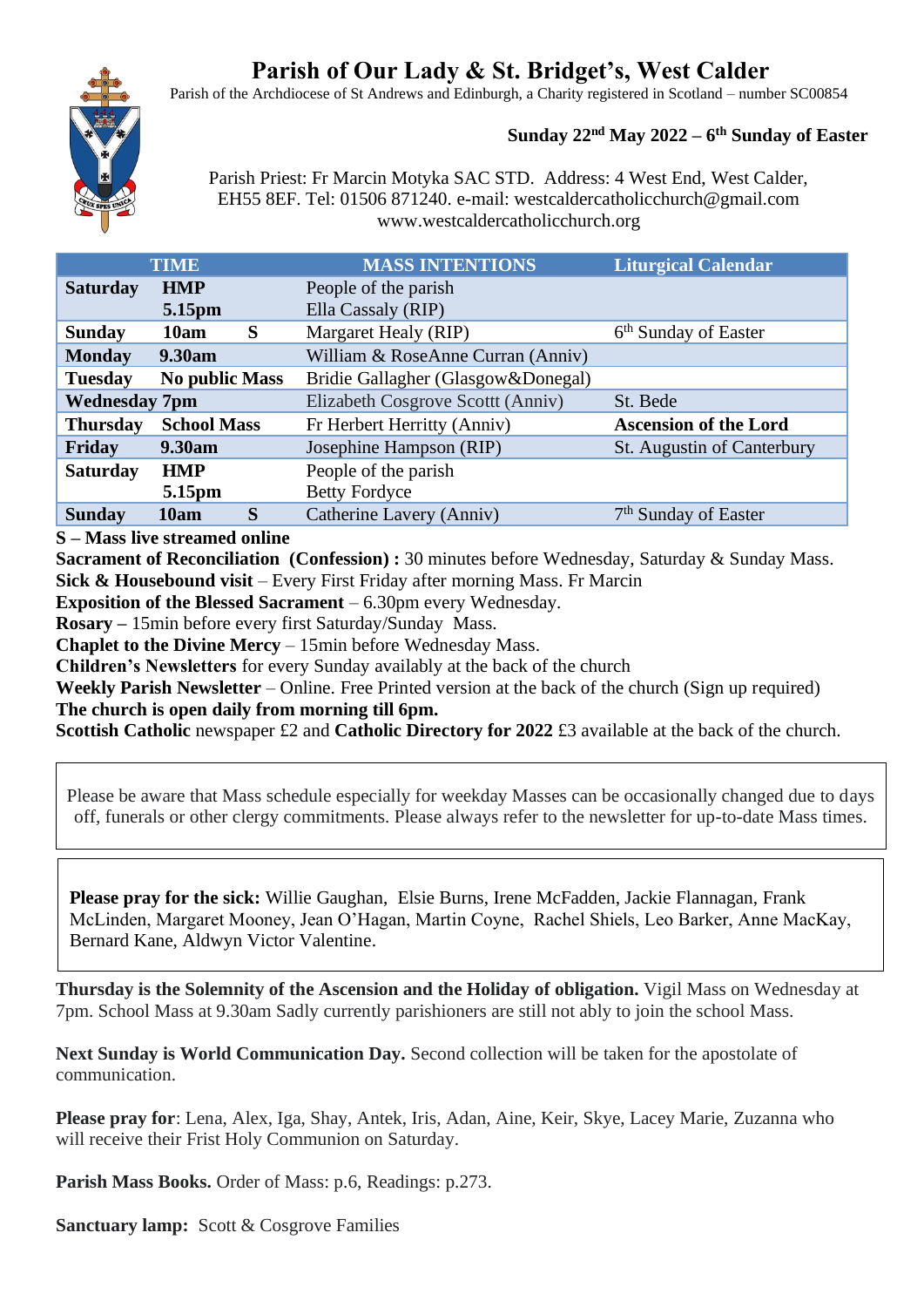## **Upcoming Events:**

nd May – Baptism: Luca Michael Norman McNally th May 12pm – First Holy Communion th June 9.30am - Rehearsal before Confirmation (Blackburn) 15<sup>th</sup> June 7pm – Sacrament of Confirmation, at Our Lady RC, Blackburn.

**Bonus Ball winner –** No 45 May Gilhooly.

**Last Sunday collection –** £387.40 (+ approx. £269pw via Direct Debits, Internet and Card Payments)

**Minutes of Parish Pastoral Council** are available at the back of the church and parish website.

### **Special Collection - Day for Life (5 June)**

The Day for Life collection this year will be used to help protect and care for our families and friends as they near the end of life. The collection supports quality palliative care to provide dignity to the dying while valuing life to its natural end, as well as organisations working to protect the disabled from changes in the law. A special collection will take place at Mass. Alternatively, donate direct to [bit.ly/archdayforlife](https://bit.ly/archdayforlife)

#### **Queen's Jubilee Celebration**

Archbishop Leo will celebrate a special Mass of Thanksgiving at midday on **Sunday 5 June** to mark the Platinum Jubilee of Her Majesty the Queen. This will be a lovely and joyful celebration and will finish with a champagne reception after the Mass. All welcome.

#### **Corpus Christi Procession**

As part of the Eucharistic renewal in the Archdiocese this liturgical year you are invited to take part in a Corpus Christi procession, led by Archbishop Cushley, at St Francis Xavier's in Falkirk on **Sunday 19 June** at 3pm. Gather at the Bandstand in High Street before processing to St Francis Xavier's Parish (around 20 min walk). This is a major event for the Archdiocese and should be a beautiful and prayerful experience (as well as a chance to be a witness to the Eucharistic Christ in public).

#### **Family Afternoon**

A Family Afternoon at the Gillis Centre takes place on **Saturday 25 June, 2.00pm-5.00pm**. It will include separate sessions for adults and children focusing on *The Eucharist: Source of Family Love*, family prayer time in St Margaret's Chapel and family games. This event coincides with the 10th World Meeting of Families taking place in Rome. Details and registration at [bit.ly/ArchEventbrite](https://bit.ly/ArchEventbrite)

## **National Safeguarding Conference**

This takes place on **1 October** at the University of Strathclyde, Glasgow. It provides an opportunity for all those responsible for Safeguarding in the Church to gather together again and to 'refresh' their understanding of, and commitment to, safeguarding. Details and registration at [https://bit.ly/39dsFPq.](https://bit.ly/39dsFPq)

#### **Venerable Margaret Sinclair**

The monthly Mass to pray for the canonisation of Venerable Margaret Sinclair is on the first Tuesday of each month at **1:30pm (7 June)** at St Patrick's Church in the Cowgate. The national Venerable Margaret Sinclair Pilgrimage is on **Sunday 18 September**. More details will follow soon. Find out more about this holy Edinburgh woman at [www.margaretsinclair.scot](http://www.margaretsinclair.scot/)

**The Archdiocesan Lourdes Pilgrimage is back!** Demand is expected to be high for this popular and lifeenhancing trip so booking now is recommended. It takes place from 8-15 July and will be led by Archbishop Cushley. All the details you need are at [www.edinburgh-lourdes.com/lourdes22](http://www.edinburgh-lourdes.com/lourdes22)

#### **World Meeting of Families**

This is a big event taking place in Rome 26-29 June to celebrate the role of the family in the Church and wider society. Pope Francis has written about the importance of familyin his encyclical Amoris Laetitia (The Joy of Love). Want to know more? TheArchdiocese has posted three talks on its YouTube channel.